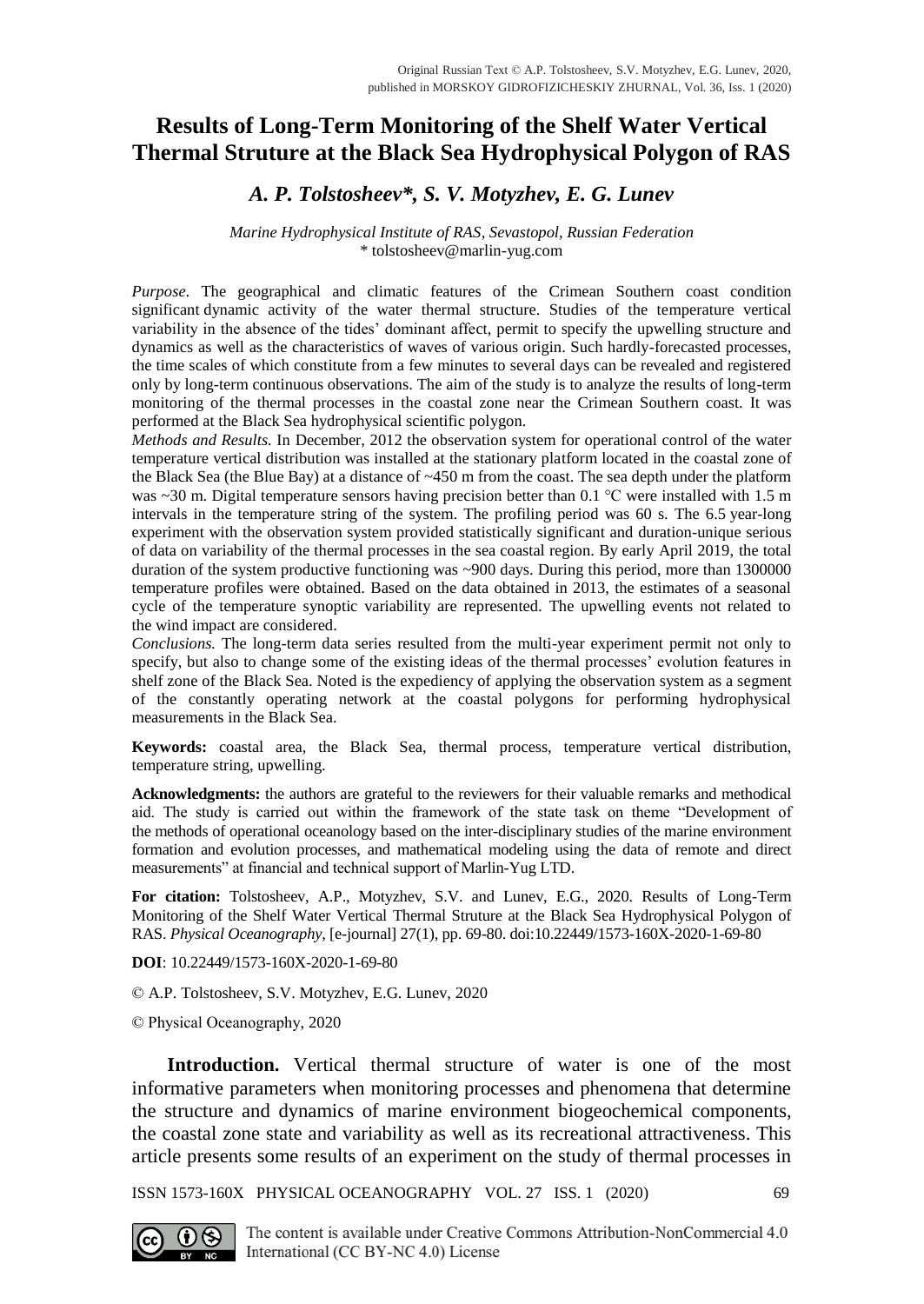the Black Sea coastal region. In 2012, an autonomous telemetry system for the operational control of water temperature vertical distribution was installed on the oceanographic platform of the Black Sea Hydrophysical Polygon of RAS, located in the southern coast of Crimea. Representative series of vertical temperature profiles obtained by the beginning of 2019 allow us to reconstruct the dynamics of coastal waters in the variability ranges from small-scale to synoptic ones. During the experiment, numerous realizations of upwelling and various types of internal waves were recorded. An extensive bibliography is devoted to the study of internal waves [1–8], however, the mechanisms that generate them, the features of development and dissipation remain poorly studied. Internal waves are hardly predictable and relatively short-term processes, which can be detected and recorded only through systematic long-term observations. The experimental data make it possible to trace in detail the transformation of water temperature vertical profiles related to the propagation of single and wave bores and internal solitons. One of its significant results consists in the fact, that in contrast to previous studies, the data, we obtained during the experiment, was on the thermal variability of coastal waters in the considered region not only in the warm season but also in autumn-winter and winter-spring periods.

**Data acquisition and transmission system.** In order to establish a systematic operational monitoring of thermal processes in the sea coastal areas, at Marine Hydrophysical Institute (MHI) an autonomous telemetric system for the operational monitoring of water temperature distribution has been developed. The thermal profile line (thermal line) of the system is implemented on the basis of the  $MicroLAN<sup>1</sup>$  network interface. The interface supports the exchange protocol and provides power to all the sensors of the thermal line via one twisted pair bus. As temperature sensors the integrated digital thermometers type *DS*18*B*20 <sup>2</sup> (*Dallas Semiconductor*) were used. After individual calibration of thermometers individually, their error within the range from  $-2$  to  $+35$  °C does not exceed 0.1 °C. The thermal line diameter is not more than 13 mm. At the lower anchored end of the thermal line a hydrostatic pressure meter module based on a piezoresistive transducer type *MS*5535-30*C* 3 (*Measurement Specialties*) is installed. The measurement results are transmitted to the on-board module and broadcast over the air in real time to the coastal receiving station. Each message also contains data on atmospheric pressure, the measurement channel of which is based on a piezoresistive transducer type *MS*5534*C* 4 (*Measurement Specialties*) located in the on-board module. The interval between measurements of all parameters is 60 s.

<sup>1</sup> Available at: https://www.maximintegrated.com/en/app-notes/index.mvp/id/155 [Accessed: 20 August 2019].

<sup>2</sup> Available at: https://www.maximintegrated.com/en/products/sensors/DS18B20.html [Accessed: 20 August 2019].

<sup>3</sup> Available at: https://www.amsys.de/downloads/data/MS5535-30C-AMSYS-datasheet.pdf [Accessed: 20 August 2019].

<sup>4</sup> Available at:

https://www.te.com/commerce/DocumentDelivery/DDEController?Action=showdoc&DocId =Data+Sheet%7FMS5534C%7FB%7Fpdf%7FEnglish%7FENG\_DS\_MS5534C\_B.pdf%7FCAT-BLPS0032 [Accessed: 20 August 2019].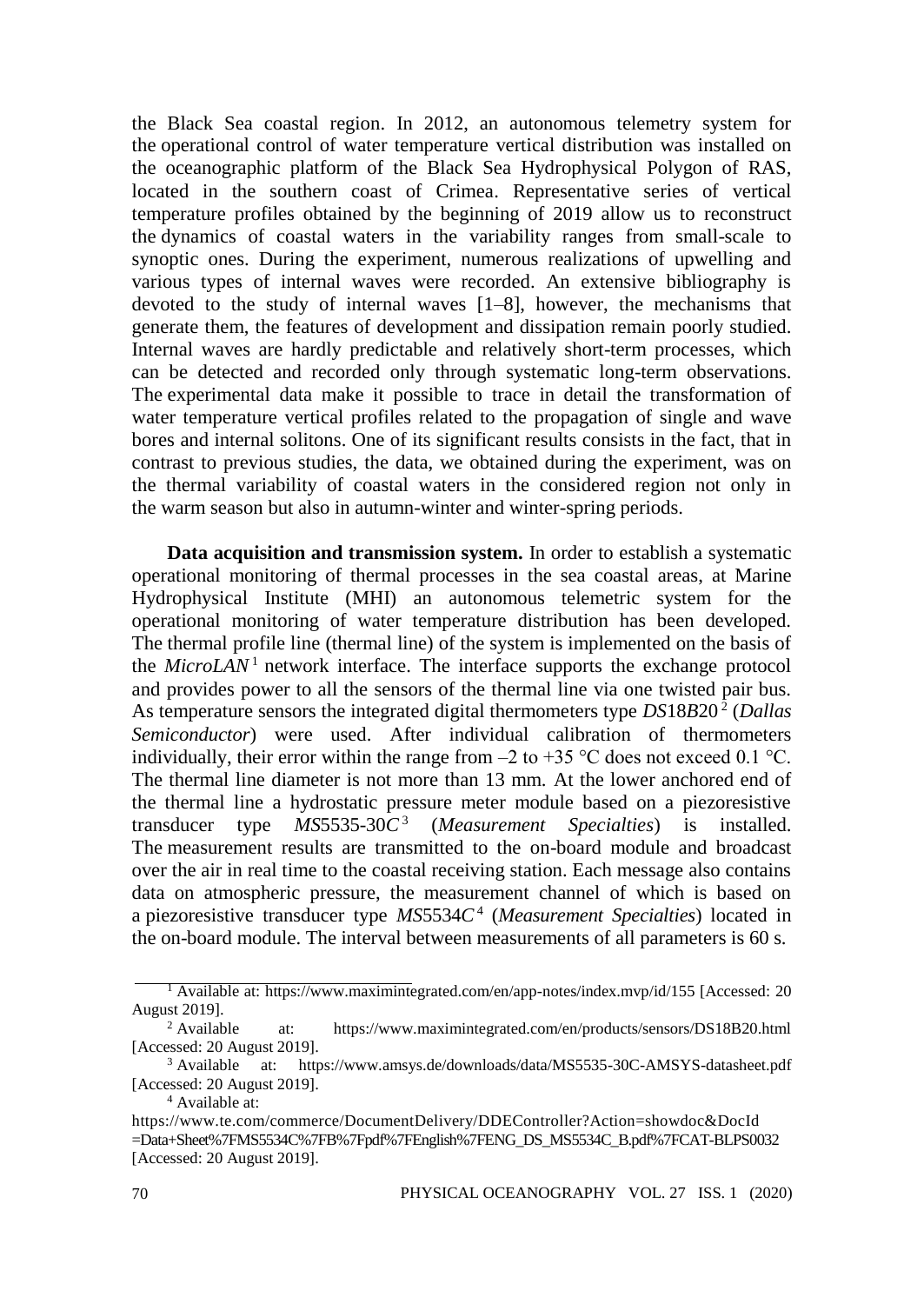At the end of December 2012, the control system was installed on a stationary oceanographic platform of the Black Sea Hydrophysical Polygon. The platform is located on the southern coast of Crimea in the Golubaya Bay at a distance of  $\sim$  450 m from the coast at a point with 44 $\degree$  23' 38" N, 33 $\degree$  59' 15" E coordinates. Initially, a thermal line with 17 temperature sensors was located on the western side of the platform  $\left(\sim 24 \text{ m depth}\right)$  and worked until late October 2014. In August 2015, a new thermal line with 19 temperature sensors was installed on the southern (seaward) side of the platform. The depth at the installation place was  $\sim$  29.5 m.

Similar observations on the Black Sea shelf of the Russian Federation were carried out earlier. Papers [9–12] present the results of studies obtained on the platform of the Black Sea Hydrophysical Polygon, and  $[13-15]$  – on an anchored buoy station in the sea coastal zone near Gelendzhik. The observations were carried out mainly in the summer-autumn period, and their duration was limited to several days. During 6.5 years of the experiment with the control system the statistically significant unique in duration series of data on the variability of thermal processes in the sea coastal region were obtained. As of early April 2019, the total time of the system productive work was almost 900 days. During this time more than 1300000 temperature profiles were obtained. The most representative data series were obtained in the following periods: January – February 2013, late June 2013 – January 2014, September 2015 – mid-March 2016, late June 2017 – early April 2018, October 2018 – February 2019. Interruptions in operation were mainly due to an outside cover damage or a thermal line break caused by difficult hydrometeorological conditions in the experimental area. The control system provides prompt data delivery to users and can be considered as an observational component of a unified monitoring system for the Black Sea shelf-slope zone [13]. A joint analysis of the experimental results and satellite data will increase the reliability of the results of coastal zone remote monitoring.

**Results of seasonal thermal variability observations.** As the assessments of thermal variability seasonal cycle we took averaged monthly temperature values interpolated in depth with 1 m step. As can be seen from the graphs in Fig. 1, *a* constructed according to 2013 data, in the summer months the layer with the highest temperature variability was expectedly deepened from 12 m horizon in June to the bottom layer in August. The most intense fluctuations with root-meansquare deviation (RMS) of 5.5  $\degree$ C were observed in September in a wide layer at a depth from 10 to 18 m (Fig. 1, *b*). The average depths of the pronounced thermocline in June and July were 12 and 17 m, respectively. The obtained results do not contradict the ideas about the transformation of monthly average vertical temperature profiles and make it possible to clarify the features of the seasonal evolution of thermal processes on the Black Sea southern coastal shelf.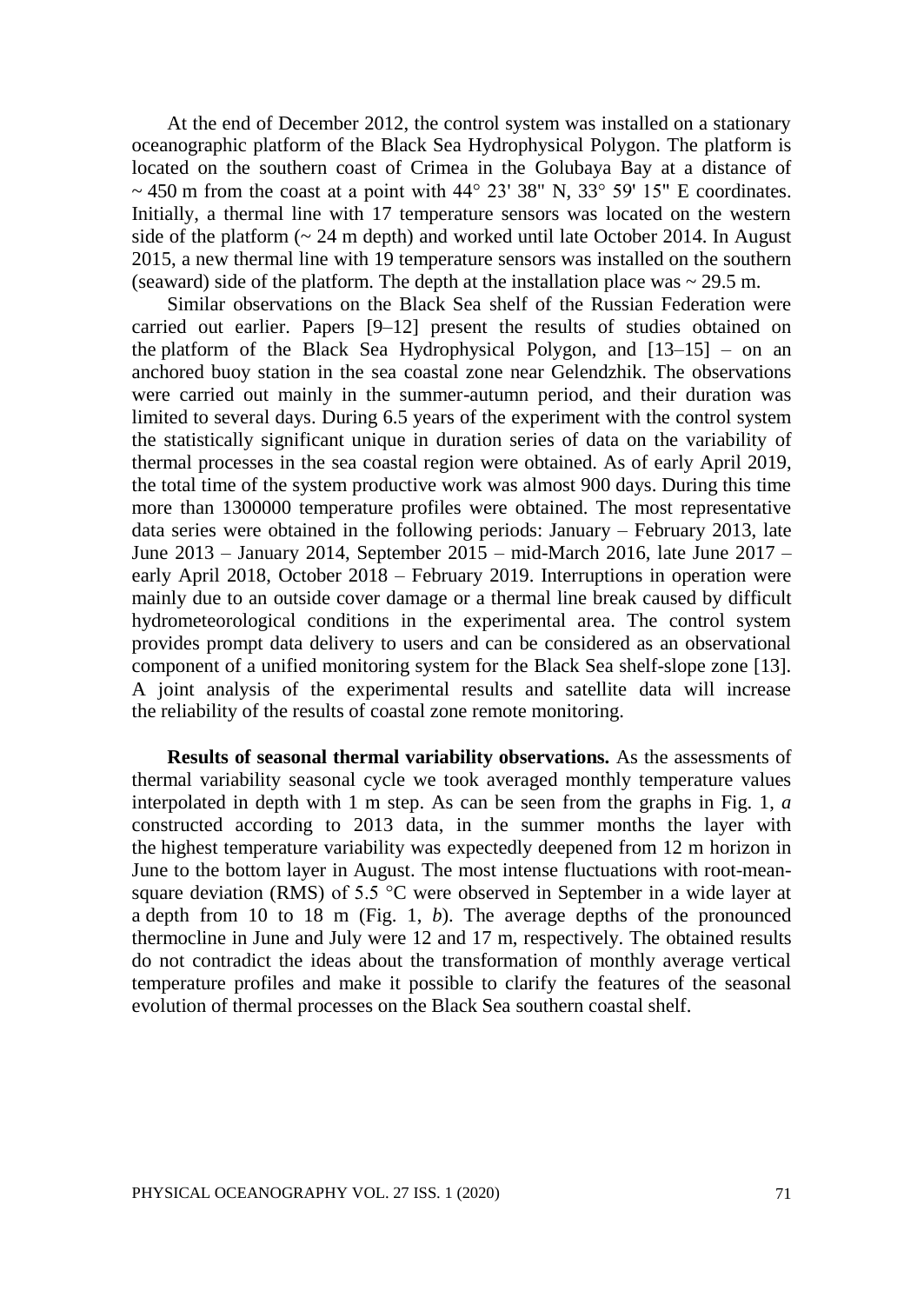

**F i g. 1.** Monthly average temperature vertical profiles (*a*) and monthly root-mean square deviations (*b*) based on the monitoring in 2013. Roman numbers denote the months

The frequency structure of temperature fluctuations was assessed from power spectral densities (PSD), which were calculated by the method of averaging modified periodograms. In Figure 2 the temperature distribution (Fig. 2, *a*) and temperature PSD in July 2017 at 20 m depth are represented (Fig. 2, *b*).



**F i g. 2.** Temperature distribution (*a*) and density at the 20 m depth (*b*) based on the observation data in July, 2017 ( $f^{-2}$  is the canonical spectrum of internal waves;  $F_i$  is the frequency of inertial oscillations on the platform latitude; 0 hr corresponds to 00:00 on July 1, 2017)

PSD was calculated for different degrees of freedom *v*: for the resolution of low-frequency mesoscale inhomogeneities  $v = 32$ , for high-frequency ones  $v = 86$ . In Fig. 2, *b* fluctuation frequencies corresponding to statistically significant energy maxima are given. PSD in the low-frequency area contains three such maxima. The maximum with  $F_i$  frequency, equal to  $1/17.07$  cph, is caused by inertial oscillations, the period of which at the platform latitude is 17.15 hours. In the highfrequency area local minimum PSD are observed in the vicinity of 2 cph frequency and a maximum at 9.1 cph frequency. The slope of the spectrum up to 2 cph frequency coincides well with the canonical spectrum of internal waves. The average buoyancy frequency was assessed by the relation between the density gradient and temperature [16]. At 20 m depth it was ~18 cph. The obtained results differ from the data in [12] with a wider spectral composition in the low-frequency area, since they are based on long-term observational data.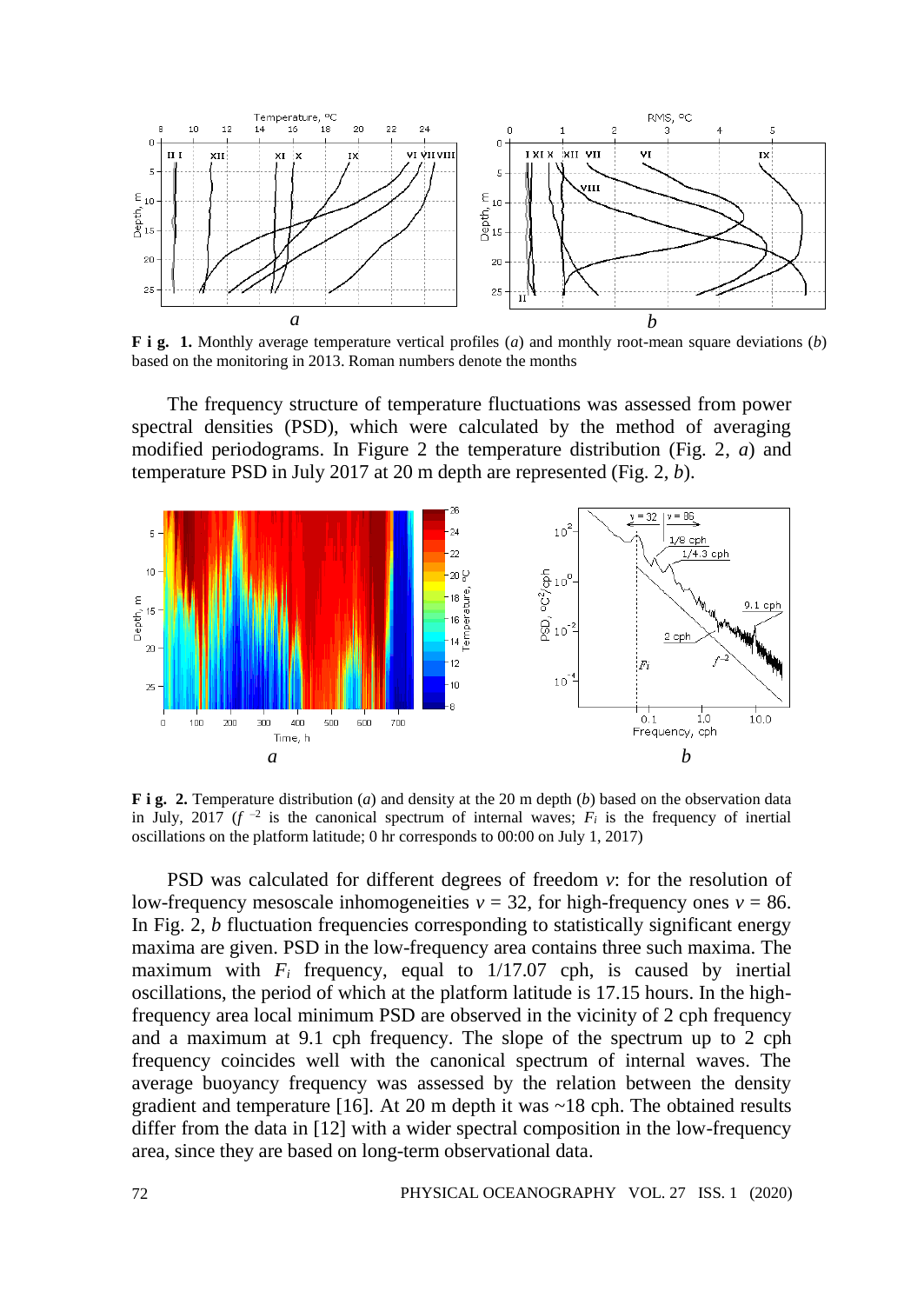**The results of thermal variability observations at different stages of coastal dynamic processes evolution.** During a long-term experiment, representative observational data on the thermal variability of the aquatic environment at various stages of coastal dynamic processes evolution, mainly upwelling, were obtained. Despite the steady scientific and practical interest in such phenomena, their nature remains not fully understood. In any case, the division of the Black Sea coastal upwelling into two species, the Ekman and surge ones, formed respectively under effect of the alongshore wind and the offshore wind, proposed in the monograph [10], seems to be incomplete. An analysis of long-term observation results on the Black Sea southern coastal shelf shows that there is not always a causal relationship between wind parameters and upwelling. As noted in [13], in such radical short-period rearrangements of hydrological structure as, in particular, upwelling, the role played by wind and currents is not completely known. Articles [13, 14], which analyze the results of complex experiments in the northeastern Black Sea part are, in our opinion, the most significant publications devoted to clarifying this role. The analysis of hydrometeorological conditions at various stages of upwellings development allowed authors to confirm the existing theory of their wind nature. Along with this, the papers present the results of observations that do not fit into this theory. The solution to the problem can be facilitated by the involvement of systematic long-term observations at the Black Sea Hydrophysical Polygon for analysis. Some of these results are discussed below.

When describing the upwelling, we used the following concepts borrowed from the monograph [10]: upwelling development phase – the interval between the time the surface temperature begins to decrease and the time the surface temperature reaches its lowest value; intensity – the temperature difference of the surface layer at the beginning and in the end of the development phase; variation rate of the surface layer temperature during the development period; upwelling duration – the interval between the time the surface layer temperature begins to decrease and the time when the surface layer temperature reaches its maximum value. Data on wind characteristics are available on the website http://dvs.net.ru/mp/data/main\_ru.shtml#model of MHI RAS.

PHYSICAL OCEANOGRAPHY VOL. 27 ISS. 1 (2020) 73 Before full upwelling on June  $22-23$ , 2013 (Fig. 3), a stable northwestern wind of 4–6 m/s and a two-layer hydrological structure with a thermocline depth of 10-13 m were observed. Upwelling began to develop around 07:00 on June 22 from a temperature decrease in the layer below 8 m. After 6 hours the near-surface layer temperature began to decrease noticeably. From 13:15 on June 22 to 03:20 on June 23, the temperature at 2 m depth changed from 22.9 to 11.9 °C. The average upwelling development rate was  $\sim 0.8$  °C/h, and its intensity was 11 °C. The largest vertical gradient in the development phase was recorded on June 22 at 15:54 at 4 m depth and amounted to 5.1  $^{\circ}$ C/m. Relatively stable upwelling phase lasted for  $\sim$ 2.5 hours. Starting at 06:40 on June 23, the temperature began to rise. Within 1 h 40 min the surface layer temperature changed from 12.4 to 21.7 °C. The temperature variation rate was  $\sim$  5.8 °C/h. The temperature profile measurements with 1 min interval provided the detailing of heating process. The upwelling relaxation was caused by the invasion of a stream of warm water masses with a steep front localized in the upper layer to ~12 m depth. Within 2 minutes, from 07:06 to 07:08,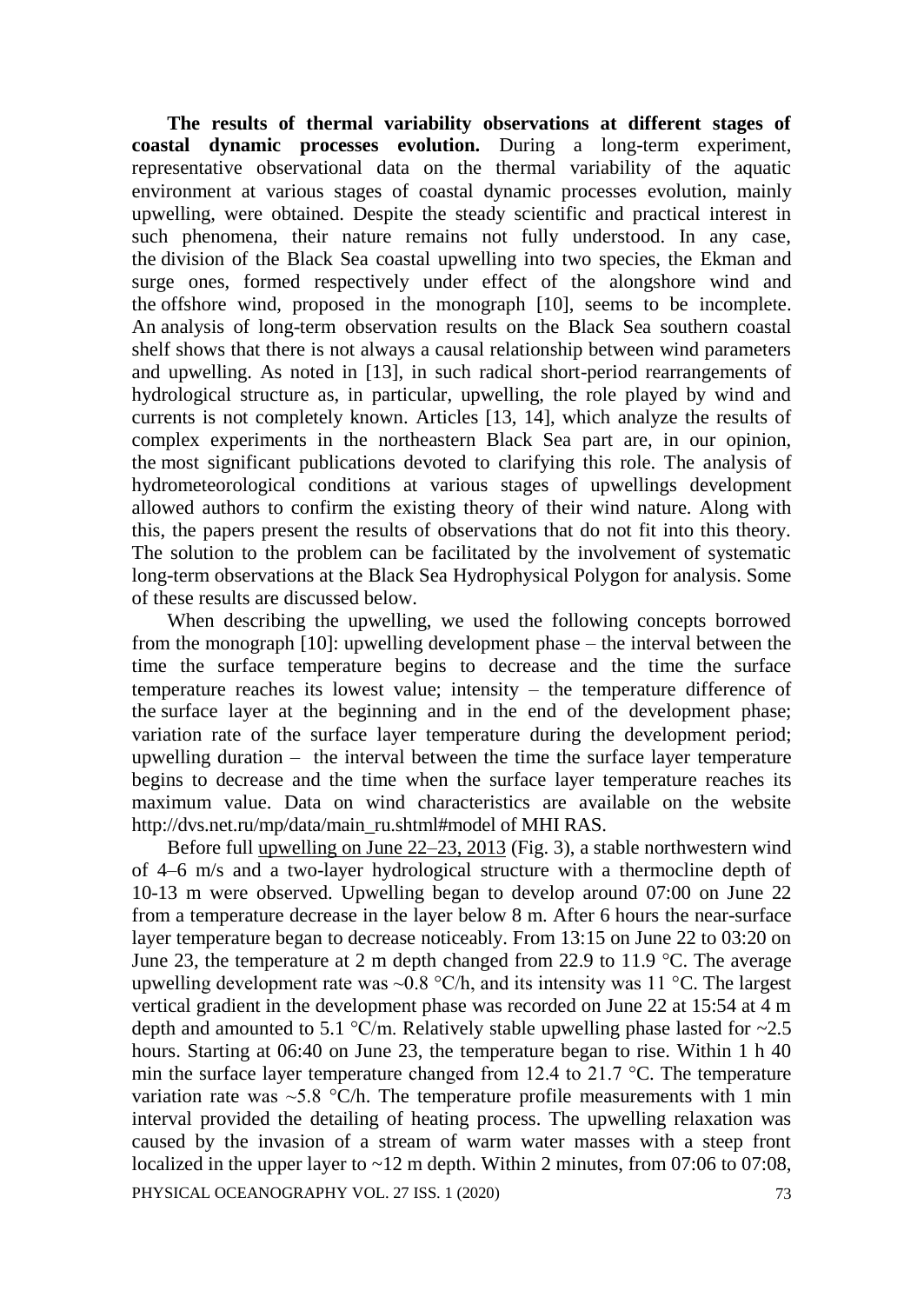the temperature at 5 m depth of the frontal zone changed from 12.1 to 14.9 °C (~1.4 °C/min). By 08:15 on June 23, the temperature at 2 m depth reached 21.7 °C and the upwelling ended. Its duration was  $\sim$  25 hours. Approximately 1.5 days after the end of the upwelling, a stable two-layer thermal stratification of waters with the upper quasi-mixed layer thickness of 9 m and a temperature gradient in the thermocline of 10.7 °C/m was formed in the area under study.



**F i g.** 3. Temperature distribution and isotherm 12 °C (white line) in the full upwelling in June 22-23, 2013



**F i g. 4.** Temperature distribution and isotherm 9.8 °C (white line) in the full upwelling on October 19, 2013 (*a*); temperature time series on horizons 2, 12 and 24 m (*b*)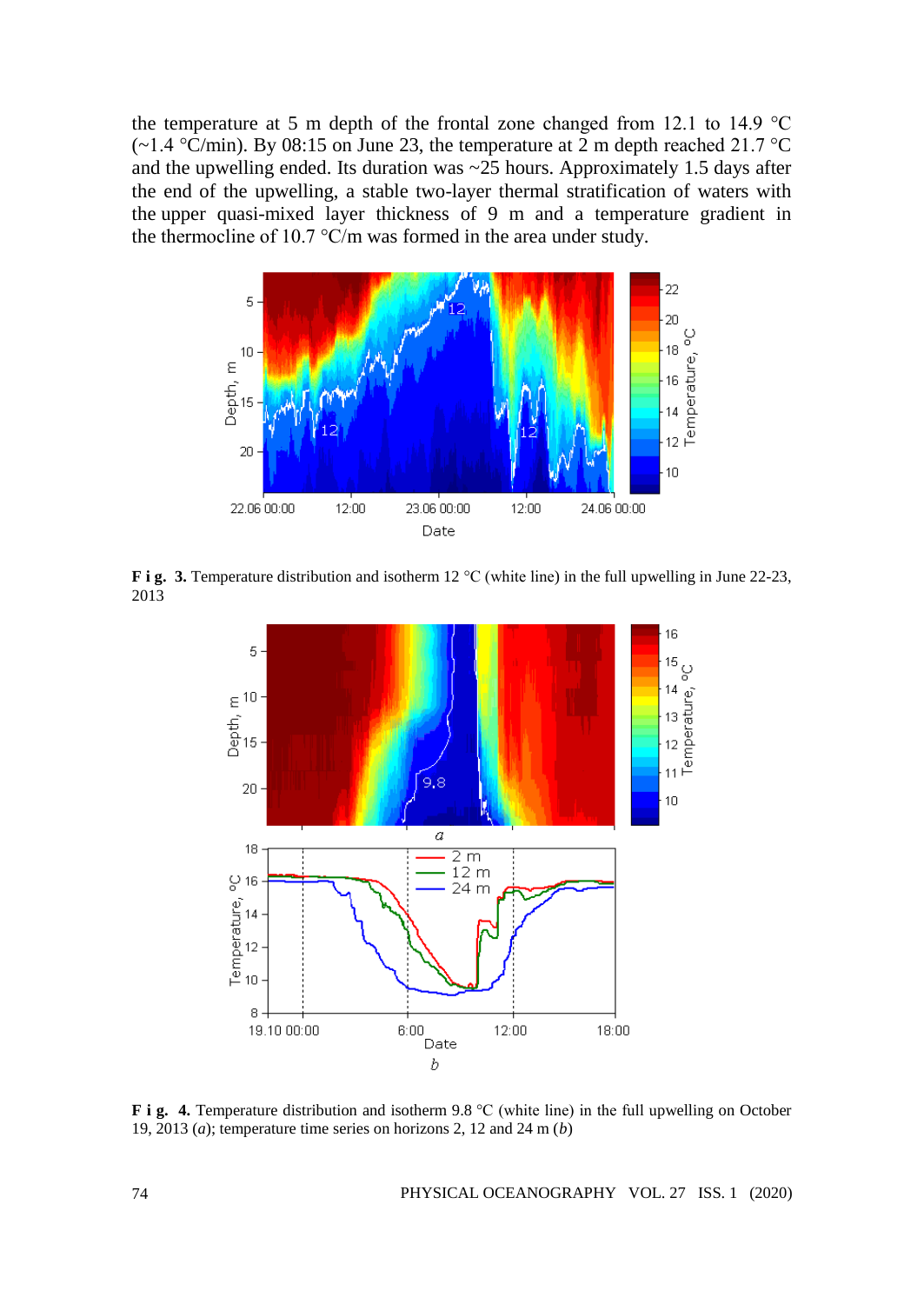Before the beginning of full upwelling on October 19, 2013, a hydrological structure, quasi-isothermal throughout its depth, with  $(16 \pm 0.2)$  °C temperature and a weak southern wind were observed. The temperature distribution in various upwelling phases is shown in Fig. 4, *a*. Immediately before the upwelling, the wind velocity increased to 12 m/s and its direction changed to the northern one. The upwelling development began at 01:48 on October 19 from the bottom layers. By 03:00 a cold water front reached the upper layer with phase delays approximately the same for all observation horizons. By 09:30, the temperature at all horizons had decreased to the minimum values  $(9.4 \pm 0.1)$  °C. A steady low temperature regime was observed for 30 minutes. During the formation of the leading upwelling front, the largest temperature gradient was observed at 12 m horizon and amounted to  $\sim$ 3 °C/h. At 10:00 a sharp increase in temperature began in the layer from 12 m to the surface (Fig. 4, *b*). At the same time, the wind parameters did not vary significantly. Upwelling relaxation took place at a high rate. Within 3 minutes, from 10:05 to 10:08, the temperature at 5 m horizon changed from 9.8 to 13.4 °C ( $\sim$ 3 °C/min). The formation of the upwelling trailing edge is well traced by the behavior of 9.8 °C isotherm (Fig. 4, *a*), which has shifted from the surface to the bottom layer within 50 min.



**F i g. 5.** Temperature distribution and isotherm 8.5 °C (white line) in the full upwelling on December 9–10, 2013

PHYSICAL OCEANOGRAPHY VOL. 27 ISS. 1 (2020) 75 As in the previous case, before the full upwelling on December 9–10, 2013 (Fig. 5) a hydrological structure, quasi-isothermal over the entire depth, with  $(11,8 \pm 0,2)$  °C temperature and a north-western wind, the velocity of which did not exceed 6 m/s, were observed. In the morning of December 9, the wind direction changed to south-western, its velocity reached 12 m/s and from 06:30 cold water began to flow into the bottom layers. At 09:00 at the surface layer temperature of 12.1 °C the development phase of full upwelling began, at the end of which at 05:30 on December 10 the surface layer temperature dropped to 8.3 °C. Relatively stable phase lasted for ~3.5 hours. Around 09:00 on December 10, with a relatively slow increase in temperature at the horizons above 10 m, the upwelling relaxation began. At 11:09, the relaxation rate increased sharply: within 3 minutes the temperature of layer above 5 m increased by  $\sim 1$  °C. The upwelling ended by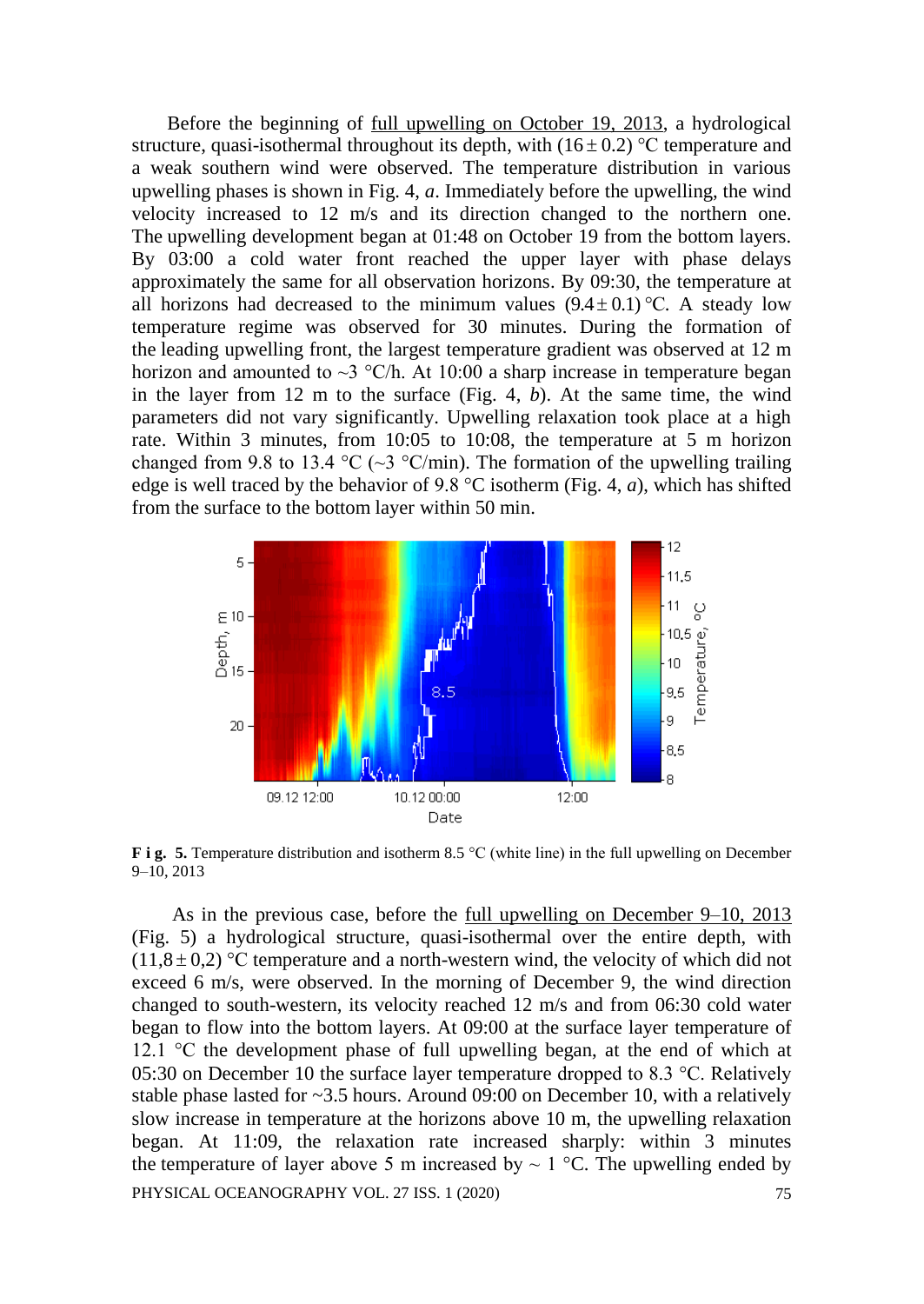13:00, its duration was ~28 hours. After the upwelling development phase ended and until it was completely relaxed, a northern stable wind of 10 m/s velocity was observed.

Before the <u>full upwelling on July  $28 -$ August 6, 2017</u> and during the process of its development a weak wind of variable directions was observed. In Fig. 6 the temperature distribution before upwelling and during the phase of its development is represented. Upwelling was preceded by a downwelling with  $(25 \pm 0.3)$  °C temperatures. Just prior to upwelling, low-temperature water clusters began to flow into the bottom layer. The fronts of the clusters are clearly visible in Fig. 6. The upwelling development phase began on July 28 at 10:20 and ended on July 29 at 20:50. During this period, an increase in the south-western wind was observed, its velocity reached 12 m/s. The temperature in the near-surface layer decreased from 25.2 to 9.2 °C. The average rate of temperature variation was ~0.5 °C/h and the upwelling intensity was 16 °C. The largest vertical gradient in the development phase was recorded on July 28 at 11:41 at 21 m depth and amounted to 3.4 °C/m.

The upwelling relaxation began at 02:00 on July 31 with temperature increase in the sea upper layer. In the first half of the day on August 2, a strong northeastern wind blew at 12 m/s velocity, causing drift transport and, as a result, a sharp increase in the water temperature in the bottom layer occured. By 11:00 on August 5, the surface layer temperature reached 25  $\degree$ C and the upwelling ended. Its duration was ~8 days.



**F i g.** 6. Temperature distribution and isotherm 9.3 °C (white line) during the development phase of upwelling on July 28 – August 06, 2017

76 PHYSICAL OCEANOGRAPHY VOL. 27 ISS. 1 (2020) During the experiment the numerous realizations of nonlinear internal waves – single and wave bores, internal solitons – were also observed. Descriptions of such processes in the literature are relatively rare, since systematic long-term measurements with high temporal resolution are required for studying their dynamics [17]. In the area where the experiment was carried out the bores were observed earlier, however, these observations are few in number and were carried out mainly in the summer periods [1, 6]. In the experiment under consideration the long-term observations provided the registration of dozens of bore implementations in different seasons of the year. In Fig. 7 an example of a single benthic bore recorded on October 18, 2014 is given. Before the start of bore, a quasi-isothermal vertical water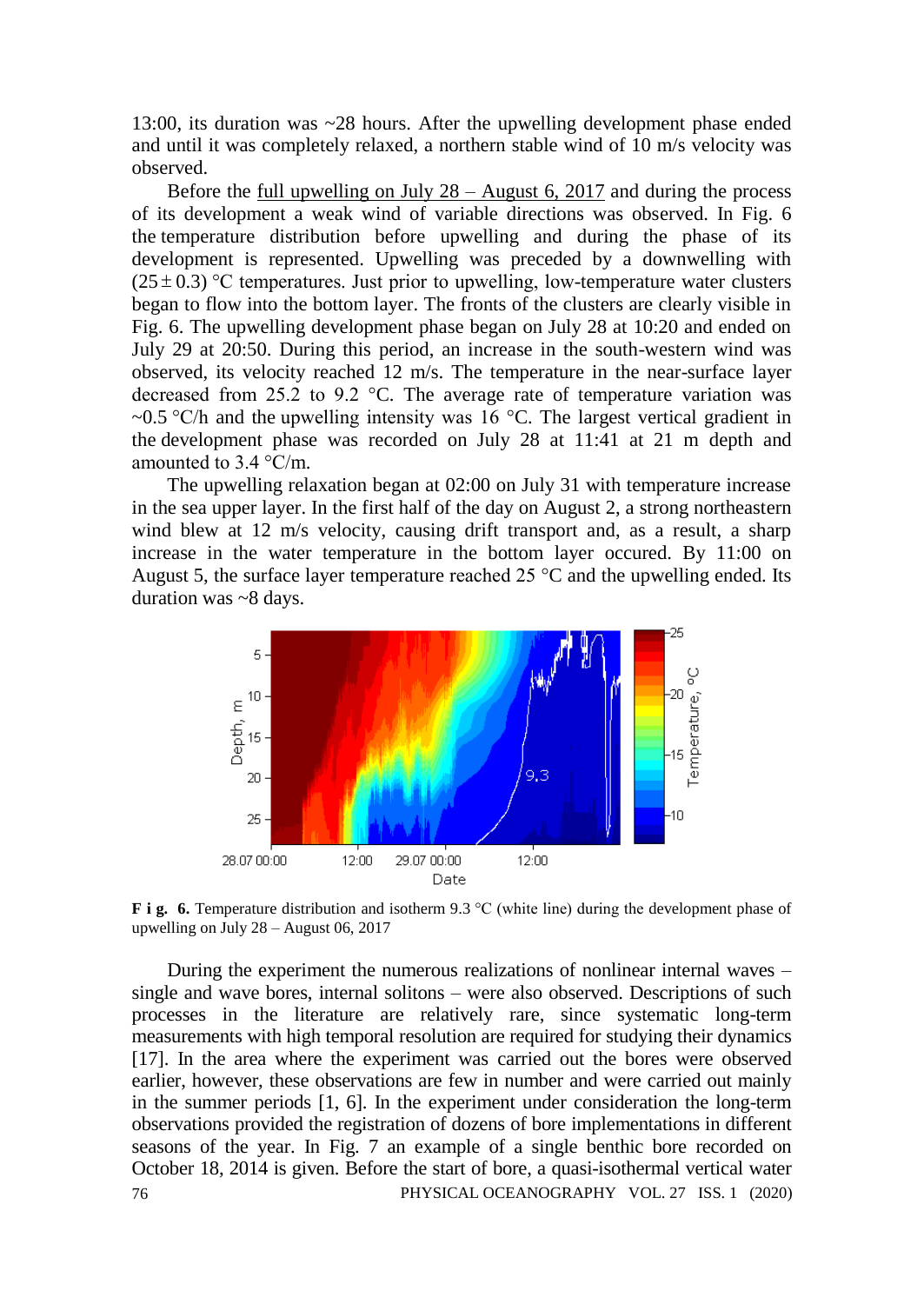structure (Fig. 7, *b*) and a weak wind were observed. In the morning of October 18, the northern wind sharply intensified, its velocity reached 15 m/s. Within 1 h the temperature in the bottom layer decreased from 18.6 to 9.9 °C. The formed bottom thermocline (Fig. 7, *c*) persisted for 3 h, after which the stratification weakening began. By 20:30 (Fig. 7, *d*) the hydrometeorological conditions that preceded the bore were set.

As already mentioned, in the works devoted to the analysis of thermal processes on the Southern coast of Crimea shelf, mainly the results of observations in the summer seasons were used. In the experiment under consideration representative series of data were also obtained in the autumn-winter and winterspring periods. Although the results of the analysis of some of these data were considered above, we give here as an example of thermal activity in the cold season the monitoring data obtained in November 2015. Figure 8 shows a fragment of time series of temperature profiles from November 10 to 18. Three full upwellings were recorded during this period. The first upwelling lasted from 23:40 on November 10 to 19:00 on November 11, the second – from 05:00 to 18:30 on November 13, the third – from 14:00 on November 16 to 03:00 on November 17. Upwellings were formed under conditions of the western wind sharp intensifications up to 15 m/s. After each upwelling the trains of nonlinear internal waves were observed.



**F i g. 7.** Temperature distribution at passing of the near-bottom solitary internal wave on October 18, 2014 (*a*) and the temperature profiles before (*b*), during (*c*) and after (*d*) its passing

PHYSICAL OCEANOGRAPHY VOL. 27 ISS. 1 (2020) 77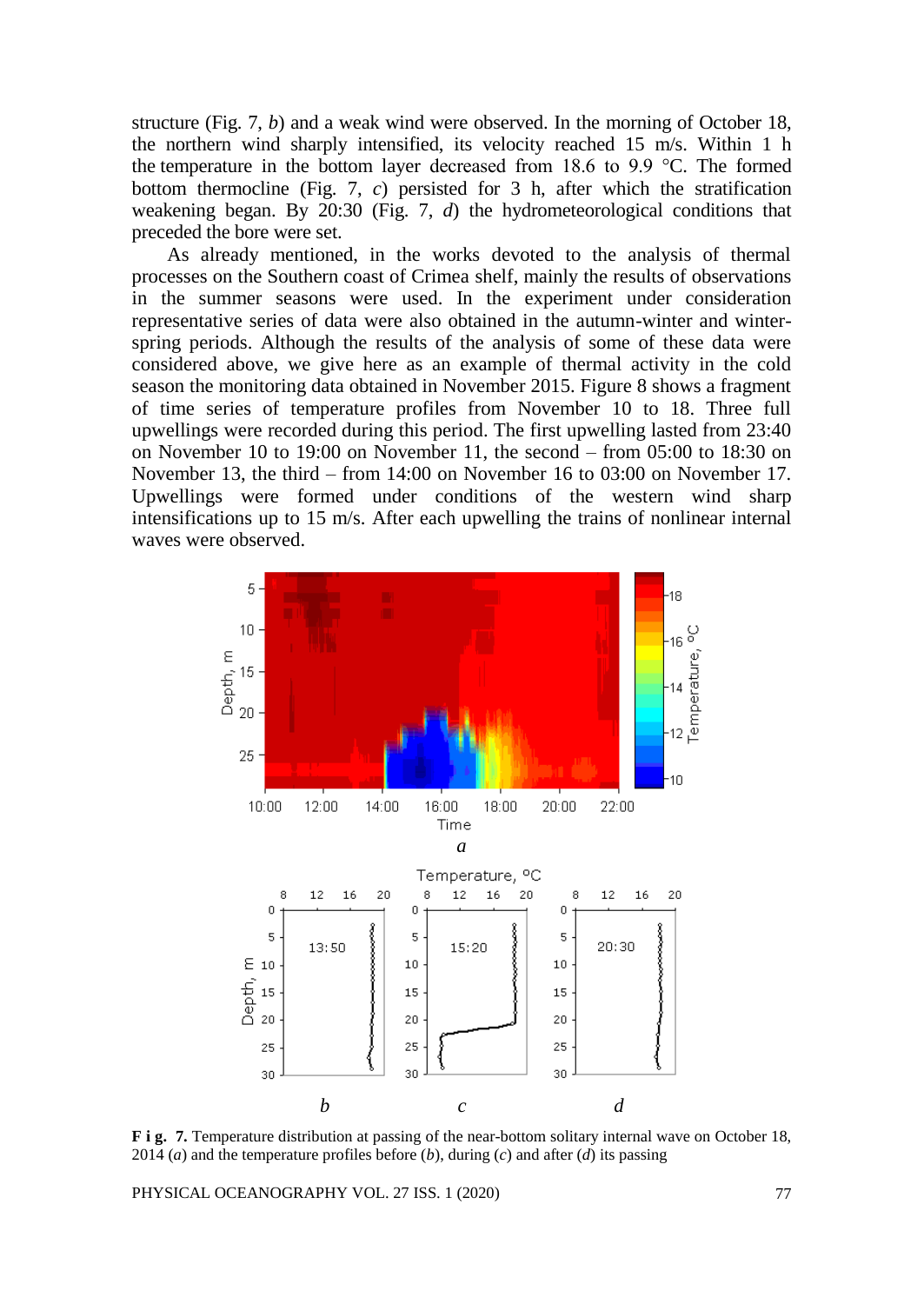

**F i g. 8.** Full upwellings in November, 2015

**Conclusions**. Over 6.5 years of observations at the Black Sea Hydrophysical Polygon of RAS, located in the Southern coast of Crimea, long-term series of systematic data on the water vertical thermal structure have been obtained. Yearround observations were carried out with high spatial-temporal resolution, and their results not only clarify but also change some of the existing ideas about the features of thermal processes evolution in the Black Sea shelf zone. In contrast to previous observations performed in this region, the representative data on the water temperature variability in cold periods of the year were obtained in this experiment. The considered realizations of thermal phenomena constitute only an insignificant part of the obtained materials. Their more detailed analysis requires the use of a complex of hydrometeorological parameters and is beyond the scope of this paper. The experiment results allow us to justifiably suggest the possibility and expediency of using the observation system as a segment of a constantly operating network of coastal test sites for hydrophysical measurements in the Black Sea.

## **REFERENCES**

- 1. Lisichenok, A.D., 2005. Intensive Internal Waves in the Black Sea. In: MHI, 2005. *Ecological Safety of Coastal and Shelf Zones and Comprehensive Use of Shelf Resources.* Sevastopol, MHI. Iss. 12, pp. 49-59 (in Russian).
- 2. Liapidevskii, V.Y., Novotryasov, V.V., Khrapchenkov, F.F. and Yaroshchuk, I.O., 2017. Internal Wave Bore in the Shelf Zone of the Sea. *Journal of Applied Mechanics and Technical Physics*, 58(5), pp. 809-818. https://doi.org/10.1134/S0021894417050066
- 3. Ivanov, V.A., Shul'ga, T.Ya., Bagaev, A.V., Medvedeva, A.V., Plastun, T.V., Verzhevskaya, L.V. and Svishcheva, I.A., 2019. Internal Waves on the Black Sea Shelf Near the Heracles Peninsula: Modeling and Observation. *Physical Oceanography*, 26(4), pp. 288-303. doi:10.22449/1573-160X-2019-4-288-304
- 4. Pritchard, M. and Weller, R.A., 2005. Observations of Internal Bores and Waves of Elevation on the New England Inner Continental Shelf During Summer 2001. *Journal of Geophysical Research*, 110(C3), C03020. doi:10.1029/2004JC002377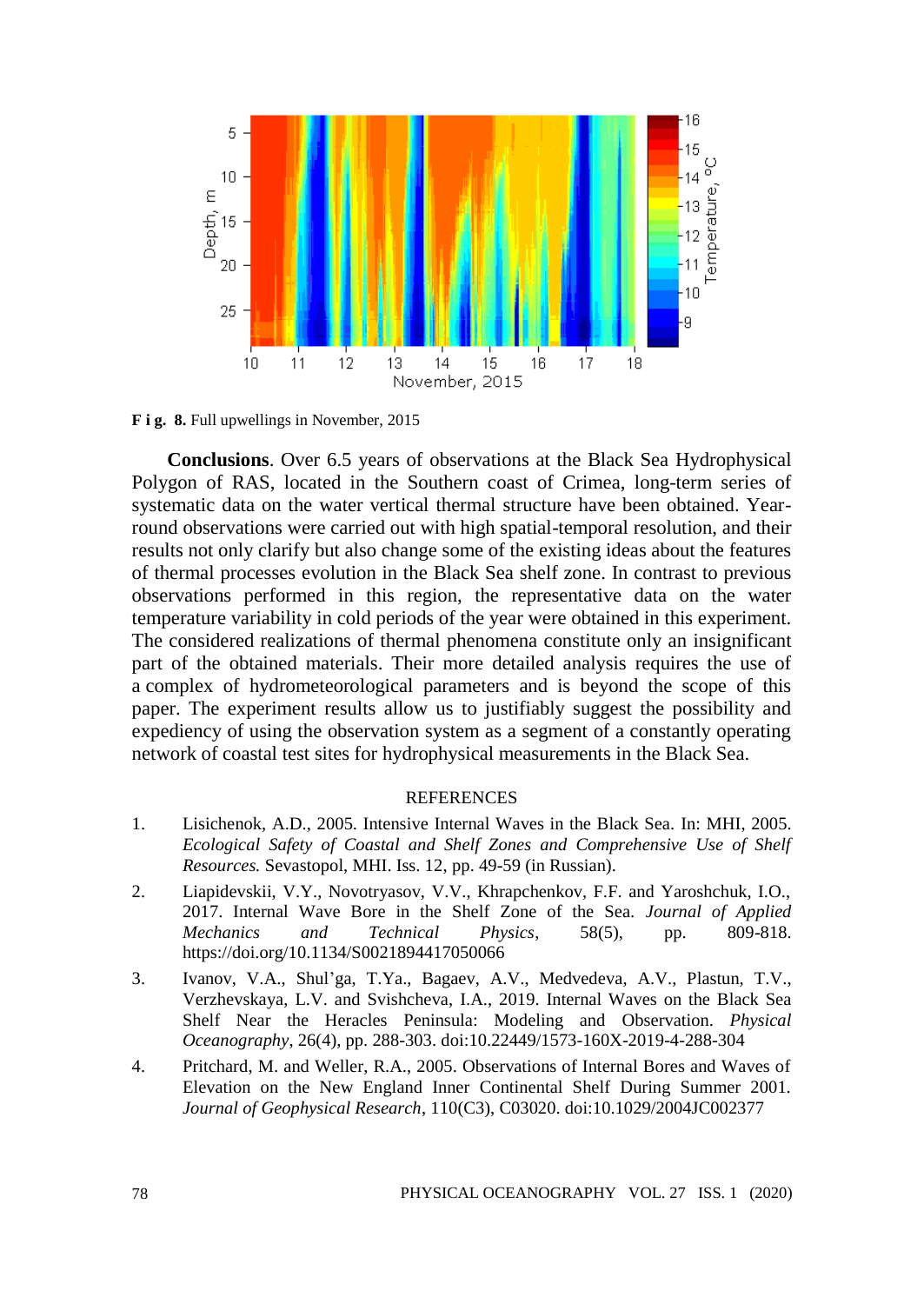- 5. Badiey, M., Wan, L. and Song, A., 2013. Three-Dimensional Mapping of Evolving Internal Waves During the Shallow Water 2006 Experiment. *The Journal of the Acoustical Society of America*, 134(1), EL7, pp. EL7-EL13. doi:10.1121/1.4804945
- 6. Serebryany, A., 2014. Internal Waves on a Shelf. *Hydroacoustics*, 17(1), pp. 187- 198. Available at: http://yadda.icm.edu.pl/yadda/element/bwmeta1.element.baztechb5a36445-3bb4-4a8e-ad13-d196625518e9/c/Serebryany.pdf [Accessed: 15 January 2020].
- 7. Walter, R.K., Stastna, M., Woodson, C.B. and Monismith, S.G., 2016. Observations of Nonlinear Internal Waves at a Persistent Coastal Upwelling Front. *Continental Shelf Research*, 117, pp. 100-117. doi:10.1016/j.csr.2016.02.007
- 8. Colosi, J.A., Kumar, N., Suanda, S.H., Freismuth, T.M. and MacMahan, J.H., 2018. Statistics of Internal Tide Bores and Internal Solitary Waves Observed on the Inner Continental Shelf off Point Sal, California. *Journal of Physical Oceanography*, 48(1), pp. 123-143. doi:10.1175/JPO-D-17-0045.1
- 9. Ivanov, V.A. and Serebryany, A.N., 1985. Short-period Internal Waves in the Coastal Zone of a Nontidal Sea. *Izvestiya. Atmospheric and Oceanic Physics*, 21(6), pp. 496-501.
- 10. Blatov, A.S. and Ivanov, V.A., 1992. [*Hydrology and Hydrodynamics of the Black Sea Shelf Zone (on the Example of the South Coast of Crimea*]. Kiev: Naukova Dumka, 244 p. (in Russian).
- 11. Serebryany, A.N. and Ivanov, V.A., 2013. Study of Internal Waves in the Black Sea from Oceanographic Platform of Marine Geophysical Institute. *Fundamentalnaya i Prikladnaya Gidrofizika*, 6(3), pp. 34-45 (in Russian).
- 12. Serebryany, A.N., Ivanov, V.A., Kuznetsov, A.S., Khimchenko, E.E., Lavrova, O.Y. and Simonova, Y.V., 2014. [Studies of Internal Waves and Currents in the Black Sea from the Platform of the Marine Hydrophysical Institute in the Summer 2014]. In: MHI, 2014. *Ecological Safety of Coastal and Shelf Zones and Comprehensive Use of Shelf Resources.* Sevastopol, MHI. Iss. 28, pp. 62-70 (in Russian).
- 13. Zatsepin, A.G., Silvestrova, K.P., Kuklev, S.B., Piotoukh, V.B. and Podymov, O.I., 2016. Observations of a Cycle of Intense Coastal Upwelling and Downwelling at the Research Site of the Shirshov Institute of Oceanology in the Black Sea. *Oceanology*, 56(2), pp. 188-199. doi:10.1134/S0001437016020211
- 14. Silvestrova, K.P., Zatsepin, A.G. and Myslenkov, S.A., 2017. Coastal Upwelling in the Gelendzhik Area of the Black Sea: Effect of Wind and Dynamics. *Oceanology*, 57(4), pp. 469-477. doi:10.1134/S0001437017040178
- 15. Ocherednik, V.V. and Zapevalov, A.S., 2018. Investigation of the Short-Period Variability of the Temperature Field on the Black Sea Hydrophysical Training Ground of the Institute of Oceanology RAS. *Ecological Safety of Coastal and Shelf Zones of Sea*, (1), pp. 44-49. doi:10.22449/2413-5577-2018-1-44-49 (in Russian).
- 16. Van Haren, H., Groenwegen, R., Laan, M. and Koster, B., 2001. A Fast and Accurate Thermistor String. *Journal of Atmospheric and Oceanic Technology*, 18(2), pp. 256-265. https://doi.org/10.1175/1520-0426(2001)018<0256:AFAATS>2.0.CO;2
- 17. Nam, S. and Send, U., 2011. Direct Evidence of Deep Water Intrusions onto the Continental Shelf via Surging Internal Tides. *Journal of Geophysical Research: Oceans*, 116(C5), C05004. doi:10.1029/2010JC006692